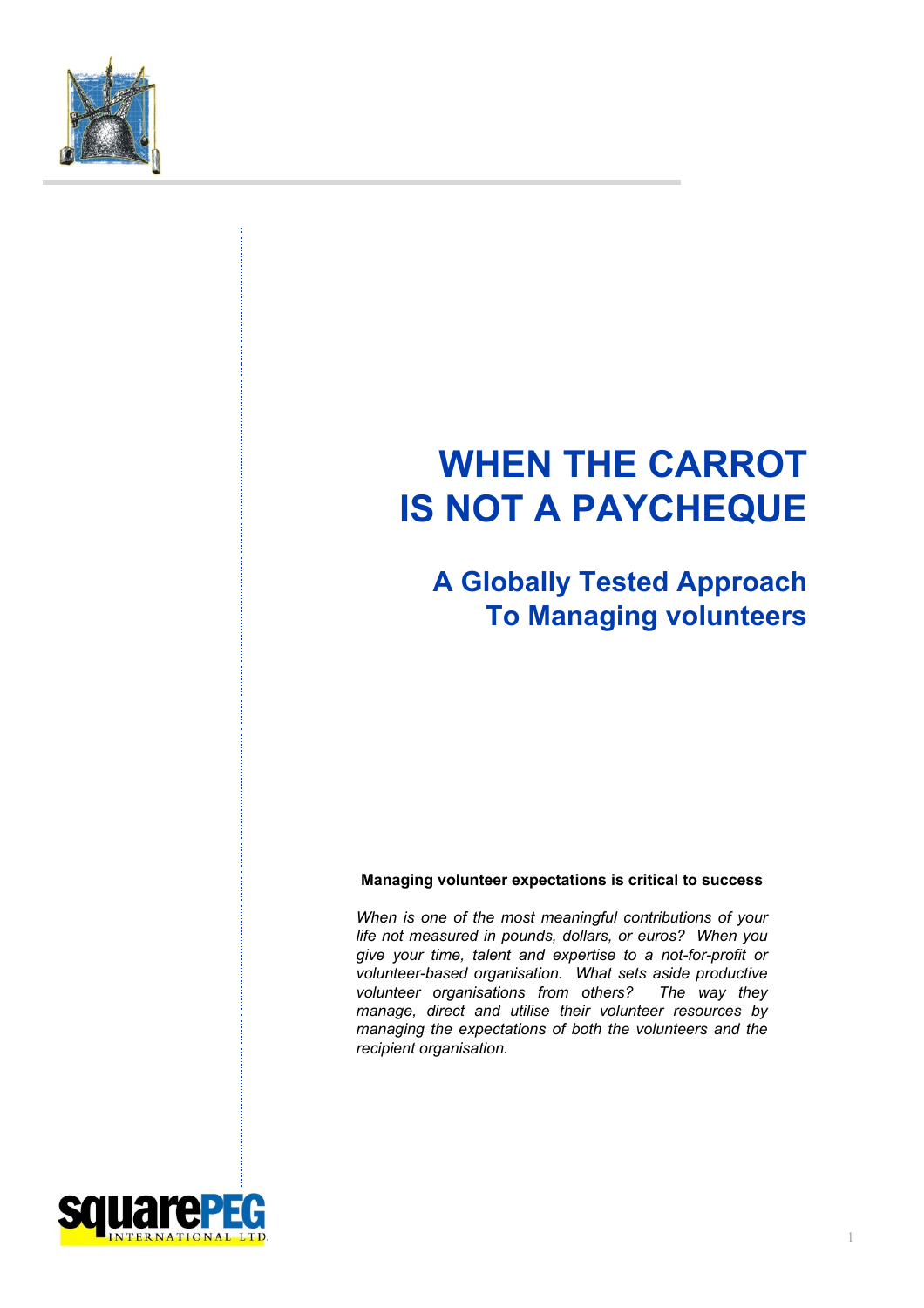

#### *The Need for a Success Formula*

Volunteer organisations are becoming expert at managing people to ensure their goals are met. Medeciens Sans Frontieres, the Girl Scouts, the Red Cross, the pastoral churches - our non-profit organisations - are becoming the training ground for the world's management leaders.

In two areas, strategy and managing the effectiveness of the boards upon which they sit, they are practising what most businesses only preach. And in the most crucial area - motivation and productivity of knowledgeable workers - they are truly pioneers, working out the policies and practices that business will have to learn tomorrow.

The task of managing people for sustainable success has been refined in the best non-profits.

*From Time to Time, A company Needs to Review Its Success Formula*

**Well-managed volunteer-based organisations are becoming expert at core competencies such as:**

- **1. Clearly defining the mission and objectives, which leave no doubt of their purpose in the minds of the volunteers.**
- **2. Making the non-profit board of directors a resource, not just a high profile rubber stamp (Unlike many private sector organisations).**
- **3. Maximising volunteer input from people who have full-time jobs, family responsibilities and limited time to give.**

During our work with volunteer, not-for-profit, and non-government organisations with years of volunteer management experience, we have defined four "best practices" to managing volunteers which we outline in the following pages.

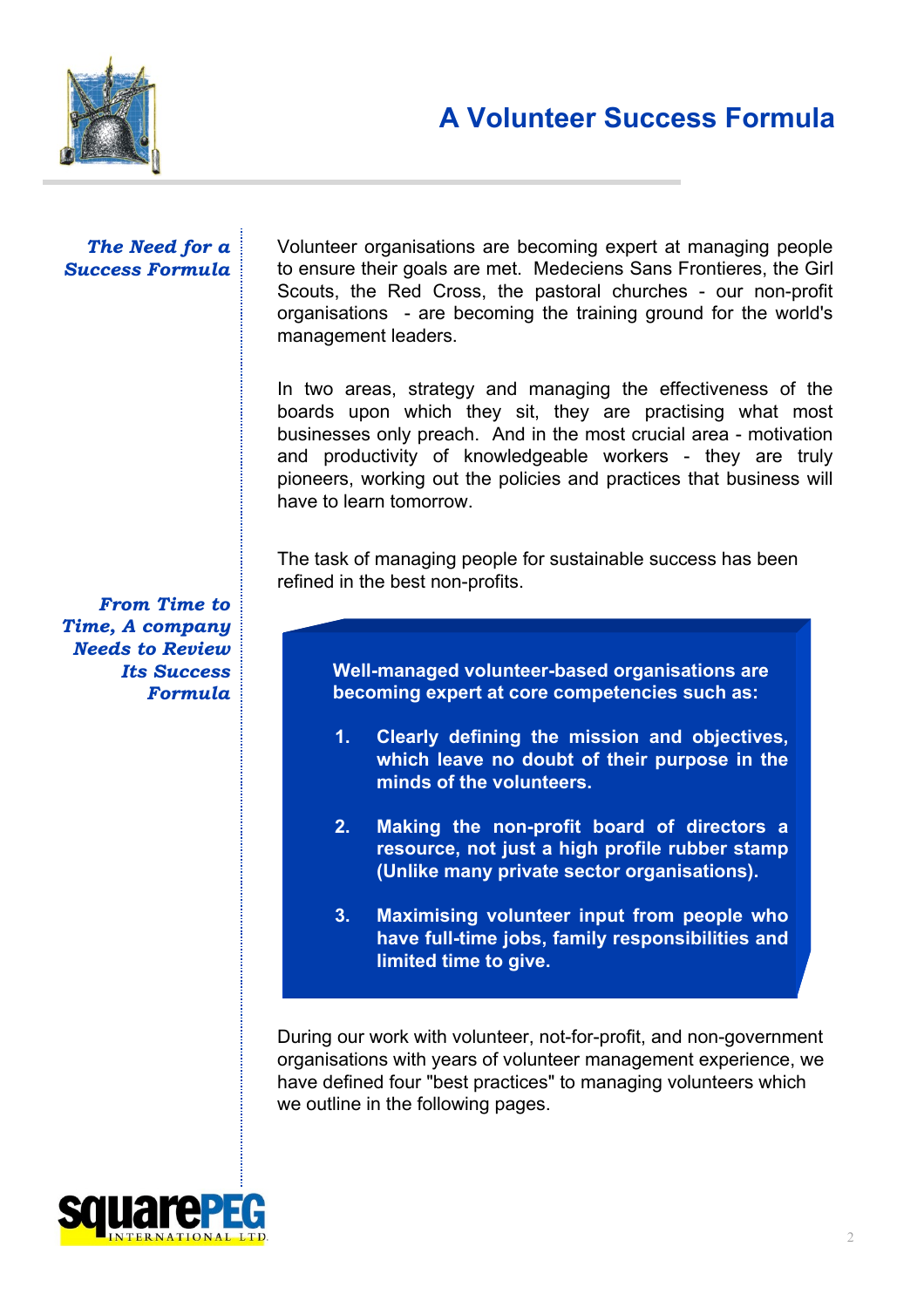## **The Concept**



*Volunteer's pay for their experiences with unique currencies*

### **#1 View volunteers as customers not as extensions of staff**

The volunteer is viewed as a customer, the service purchased is the volunteer experience, paid for in the currency of donated time and energy, and the not-for-profit organisation is seen as being in the business of designing, managing, communicating and delivering a quality volunteer experience.

The intangible product is the volunteer experience. The price paid for the experience is donated time, energy and customer benefits include feeling good about oneself, a feeling of giving back, developing new skills and friendships, etc. Like any other customers, volunteers "shop" for high quality volunteer experiences. This is especially true in the large urban marketplaces where competition for good volunteers is high.

The quality of the experience a volunteer has is a function of the preconceived expectation of the volunteer and the delivered experience. The degree to which managers can match the expected to the actual will determine; the level of customer satisfaction, the degree to which the volunteer will be involved with the organisation again (repeat purchase), and the level of price one can charge (time).

*It is critical to develop activities that keep volunteers in the driver's seat*

### **#2 Carefully define satisfying projects**

The concept of job satisfaction is well known. But how many firms design interesting, fulfilling, worthwhile jobs so that the people who perform them will excel and outperform expectations? If volunteers are not assigned to a task that challenges and interests them, they may not finish the assignment, much less ask for more work in the future. It is critical to ensure that volunteers know that they are fulfilling a need and what the requirements for the job are. If volunteer managers do not package well-defined, attractive jobs, they will lose volunteer support.

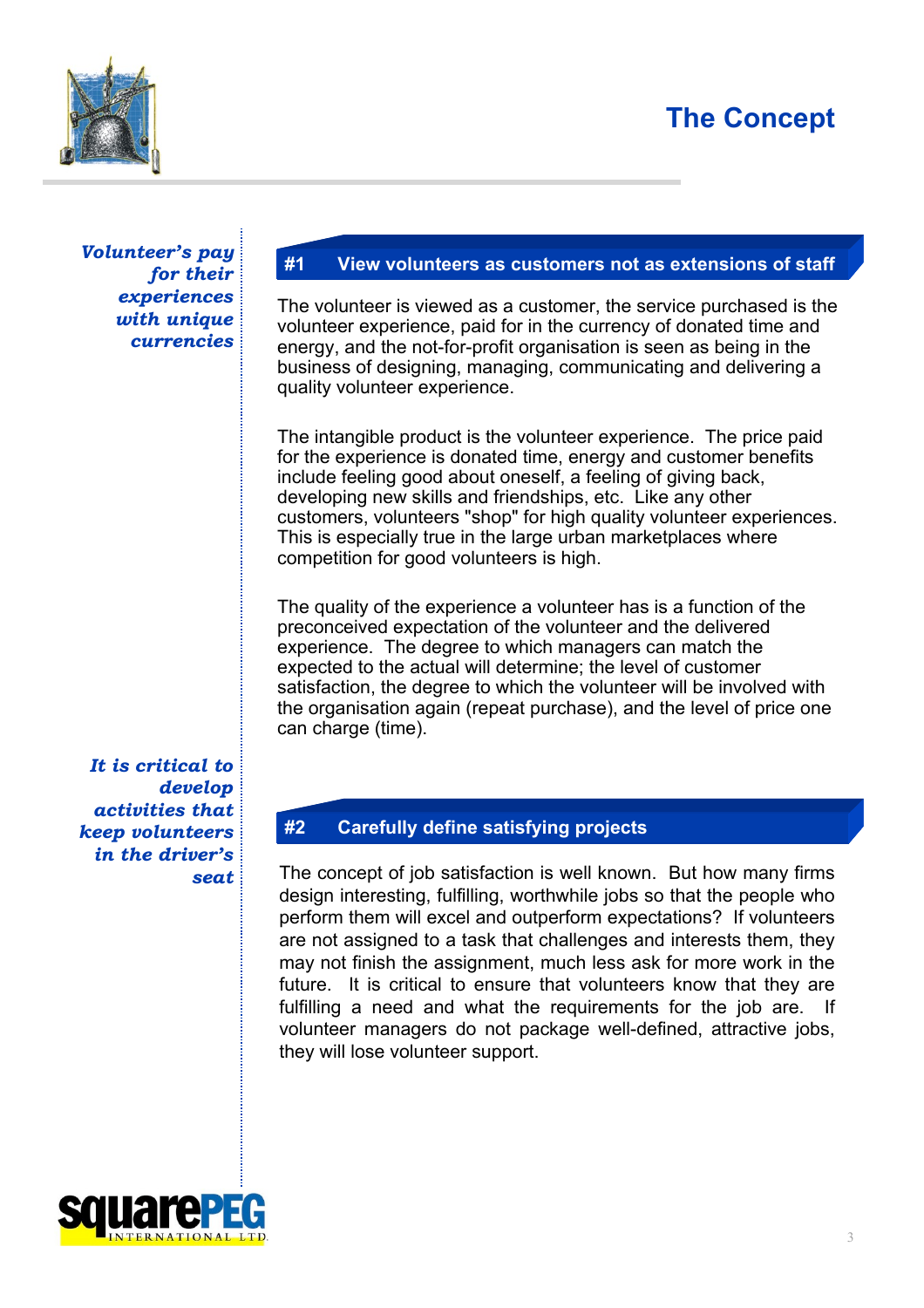## **The Concept**



*Success is achieved by managing expectations – especially time*

### **#3 Don't waste volunteer time – a critical resource**

Cut down on the number of meetings. Conference calls, web based meetings, and well-defined work plans for individual volunteers can reduce the number of meetings necessary. We suggest that "Nonprofits draw up specific job descriptions for volunteers, hand them over and then get out of the way." Volunteers will attend a meeting if they are convinced it contributes to getting the job done - otherwise expect mutiny.

### **#4 Recognise, Recognise, Recognise**

*We have to convince volunteer managers that their role is not to control people and stay 'on top' of things, but rather to guide, energize and excite."*

Along with good orientation, training, and job placement, volunteers need to be recognised. If they don't feel appreciated, there's no reason to stay. Recognition is absolutely critical in a volunteer organisation. Getting close to, and recognising customer needs has long been a theme in business. Since most of us have done volunteer work, in one form or another, we are experienced customers.

Success in not-for-profit or volunteer based organisations is not achieved by developing great strategies, nor is it achieved by great leadership. For without a good plan even the best leadership is ineffective and great leadership with a poor strategy is directionless. Thus, both are needed to drive value. We believe that strategic volunteer leadership is advanced by defining and managing the expectations of all stakeholders and success realised by delivering on these expectations. In short:

#### **SUCCESS = DELIVERY / EXPECTATIONS**

The closer that delivery matches expectations, the greater the level of success will be. By applying principles we have learned individually as volunteers, and collectively as organisations we have learnt that it is not only important but critical to learn from those who successfully manage others when the pay cheque is not the carrot.

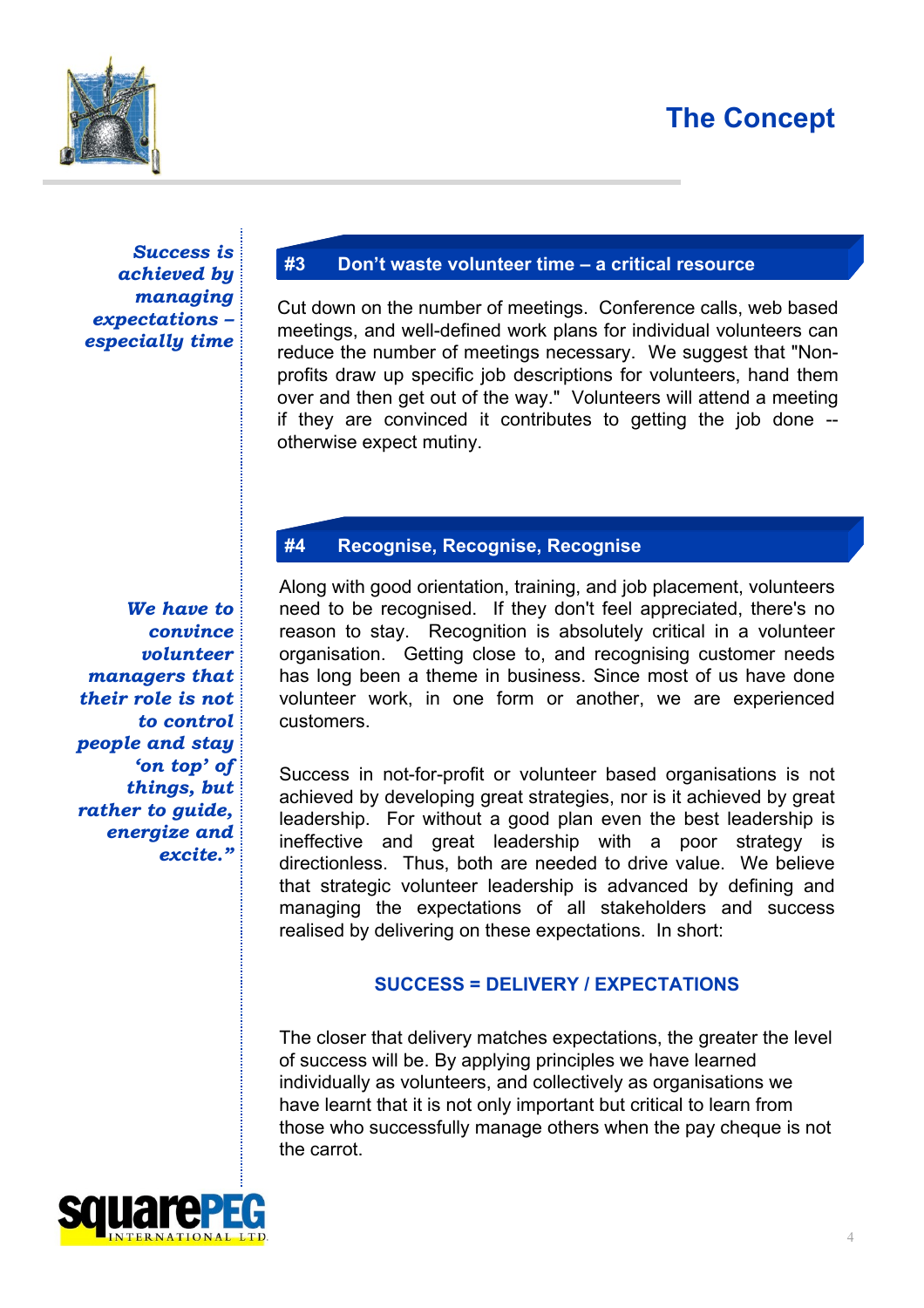### **About the Author**



*"As an innovative organisation on strategy clarification, leadership development, and the implementation of aligned people practices, Doug was comprehensive in his assessment of the strategic needs of our executives and constantly challenged us to deliver ever greater value."*

**Wendy Izod, GE Commercial Finance**

### **Douglas Ross**

Doug helps organisations develop practical approaches to successfully implementing change through their people. He is known for his dynamic and practical consulting approach that has evolved during an unusual career spanning CEO, theatre producer, soldier, and not-for-profit manager. Doug has been honoured by the Canadian Government for his leadership work in the volunteer sector and in December 2002 was recognised by the Independent Newspaper as one of the top 10 management consultants in the UK.

His practical experience combined with his credentials as an MBA, Certified Management Consultant, appointment as Associate Professor of Marketing Strategy and position as past global Chairman of the Strategic Leadership Forum commend him to support clients to align their people practices, processes and technology with their strategies. In addition to his many articles and research studies, Doug is co-author of the groundbreaking research, The Human Capital Index, which links people practices to shareholder value.

As Managing Director of Square Peg, he provides strategic consulting services focusing on strategic leadership, organisational effectiveness and the management of change based out of the United Kingdom. Prior to his arrival in London Doug's focus was on supporting clients in Canada, Asia Pacific and the United States. His core expertise is in getting things to happen, often in complex multi-stakeholder environments.